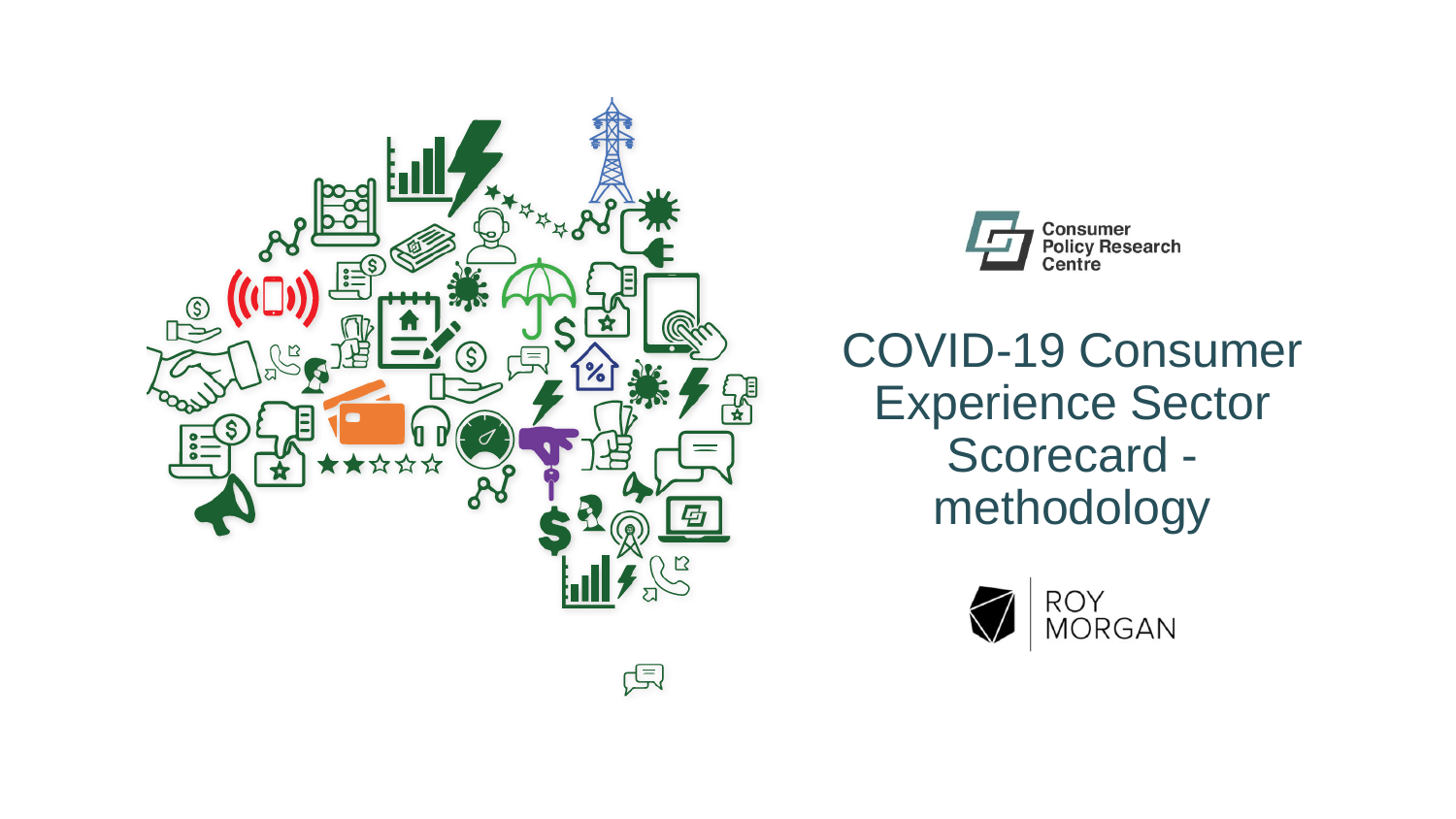## **What is the COVID19 Consumer Experience Sector Scorecard?**

The COVID19 Consumer Experience Sector Scorecard measures Australian consumers' experience of business conduct across key sectors from May to December 2020. The Scorecard has been developed from a model analysing results from monthly surveys conducted by Roy Morgan on behalf of CPRC (COVID19 Consumer Impacts Survey) measuring the financial impacts and consumer experiences related to COVID-19 across Australian services markets, including:

- Housing (private renting and mortgages)
- Energy (gas and electricity)
- Telecommunications (internet, phones, etc.)
- Credit (credit cards, personal loans, buy now pay later)
- Insurance (vehicle, health, home, travel).

Using the survey results which provided reliable insights into the impact COVID-19 had on Australian consumers' experiences, behaviours and expectations across essential and discretionary products and services markets, Roy Morgan worked closely with CPRC to build a model to provide a Customer Experience Sector Scorecard to identify and compare sector performance and trends on key aspects from the consumer perspective.

Modelling of survey results enabled development of a Scorecard to measure the following aspects (categories) for each sector:

- Did providers in the sector offer assistance and **support** to their customers?
- Did providers in the sector take **negative actions** that left consumers worse off?
- Was the sector **fair and transparent** in its information / contracting?
- Were providers in the sector accessible in terms of **user experience**?
- Were staff considered **helpfu**l by consumers?

The COVID19 Consumer Experience Sector Scorecard calculates a relative score out of 10 for each sector on supportive and negative provider actions, transparency, user experience and staff helpfulness. Category scores are aggregated to provide an overall score for each sector. The model assesses key sectors on the same metrics using a standard methodology, enabling reliable benchmarking across sectors and trend analysis. Different sectors are assessed through the lens of important subgroups - highly impacted by COVID - as well as across the general population. Subgroups include cohorts such as those vulnerable to disruption, or those facing financial difficulty, for example:

- those experiencing difficulty making payments
- those with insecure employment
- consumers living with disability.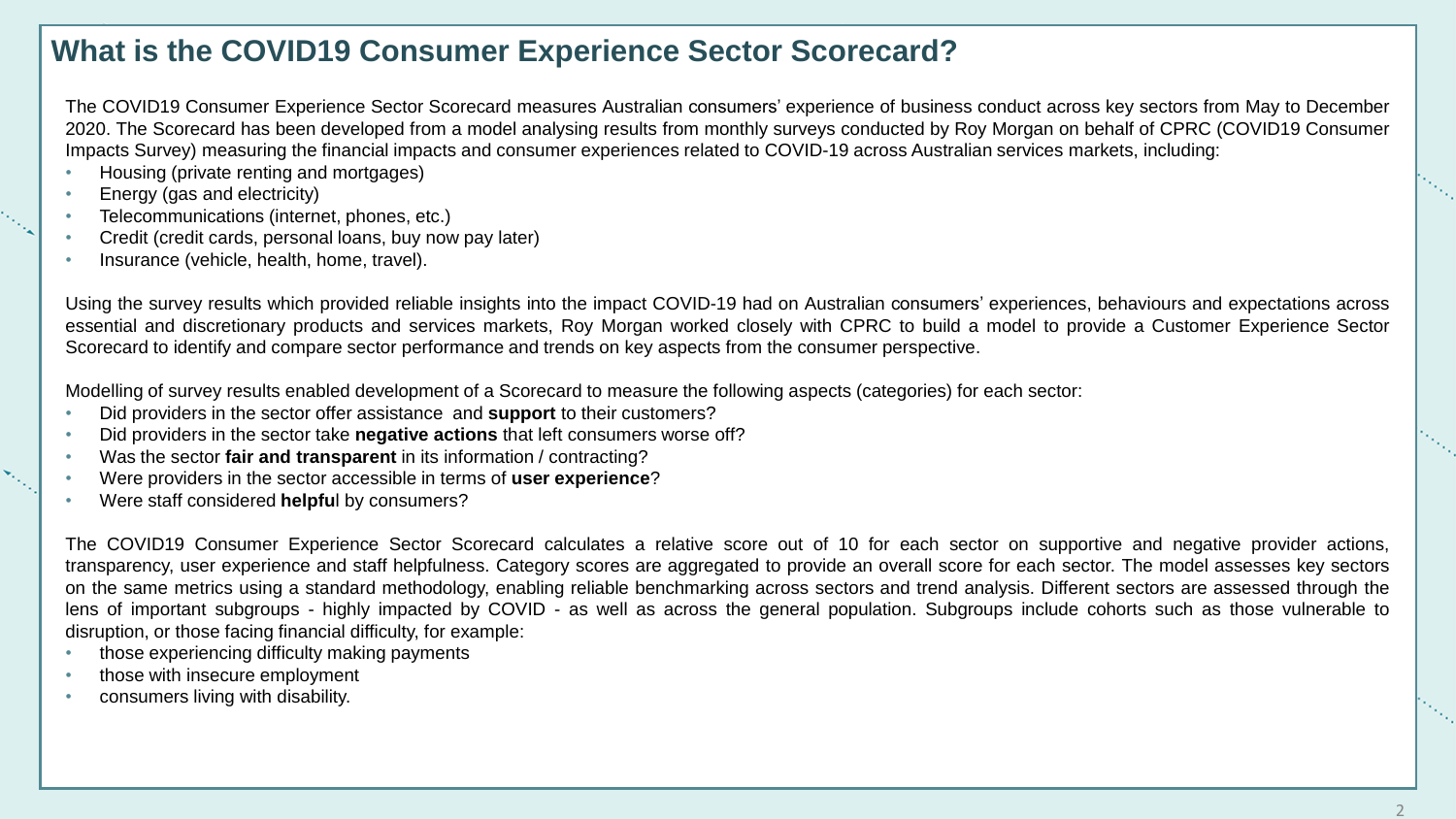## **How was the COVID19 Consumer Experience Sector Scorecard Developed?**

Roy Morgan analysed consumer results from surveys during May to December 2020 with 11,784 Australians aged 18 years and over to develop the COVID19 Consumer Experience Sector Scorecard model. Scorecard analysis was based on respondents who had engaged with their provider in some capacity, with the final sample applied across sectors of 6,968 respondents. Performance on consumer experience was measured from the consumer's perspective when interacting with their provider, as well as perceptions of their provider's actions.

Development of a model to calculate the scorecard was an iterative process in collaboration with CPRC. Key stages of model development included:

- Analysis of consumer survey questions and results overall and by sector to identify suitable variables to consider for inclusion in the model and scorecard to best reflect positive and negative consumer experiences
- Identification of variables as a positive or negative consumer experience
- Categorisation of variables to analyse and measure performance of key aspects of consumer experience (such as transparency, staff helpfulness, etc.)
- Weighting of variables to ensure those with the greatest positive or negative impact on consumers were weighted accordingly (through considering factors such as the relationship between attributes, importance of measures and trends, incidence, relationships with financial concern, etc.)
- Application of relative scores across categories, sectors and subgroups
- Testing combinations of variables, categorisations and weightings within the agreed structure to address key questions regarding consumer experience.
- A summary of the survey variables used to develop each category score and the weighting and direction applied to each of these is summarised in the Appendix.

The overall score developed for each sector is a relative score between sectors. Each of its components is a measure of the performance for all consumers that have engaged with providers in each sector. As such, a low score for a specific sector indicates that consumers reported less support and higher rates of negative experience for that sector compared to the same metrics for other sectors assessed.

Sector scores have been scaled for ease of interpretation, with a score below 5 out of 10 indicating a consumer group that had poor experiences for this sector compared to sectors in general, and scores above 5 out of 10 indicating groups or sectors who had more positive experiences in a sector compared to sectors in general. The relative nature of scores means a low score in one group is balanced by either a high score in another sector, or all other sectors having mediocre scores.

Analysis in this report includes scores for each month of the survey, with relevant months grouped into key periods defined by COVID19 related events, specifically: First COVID-19 wave; Second COVID-19 wave and Opening Up.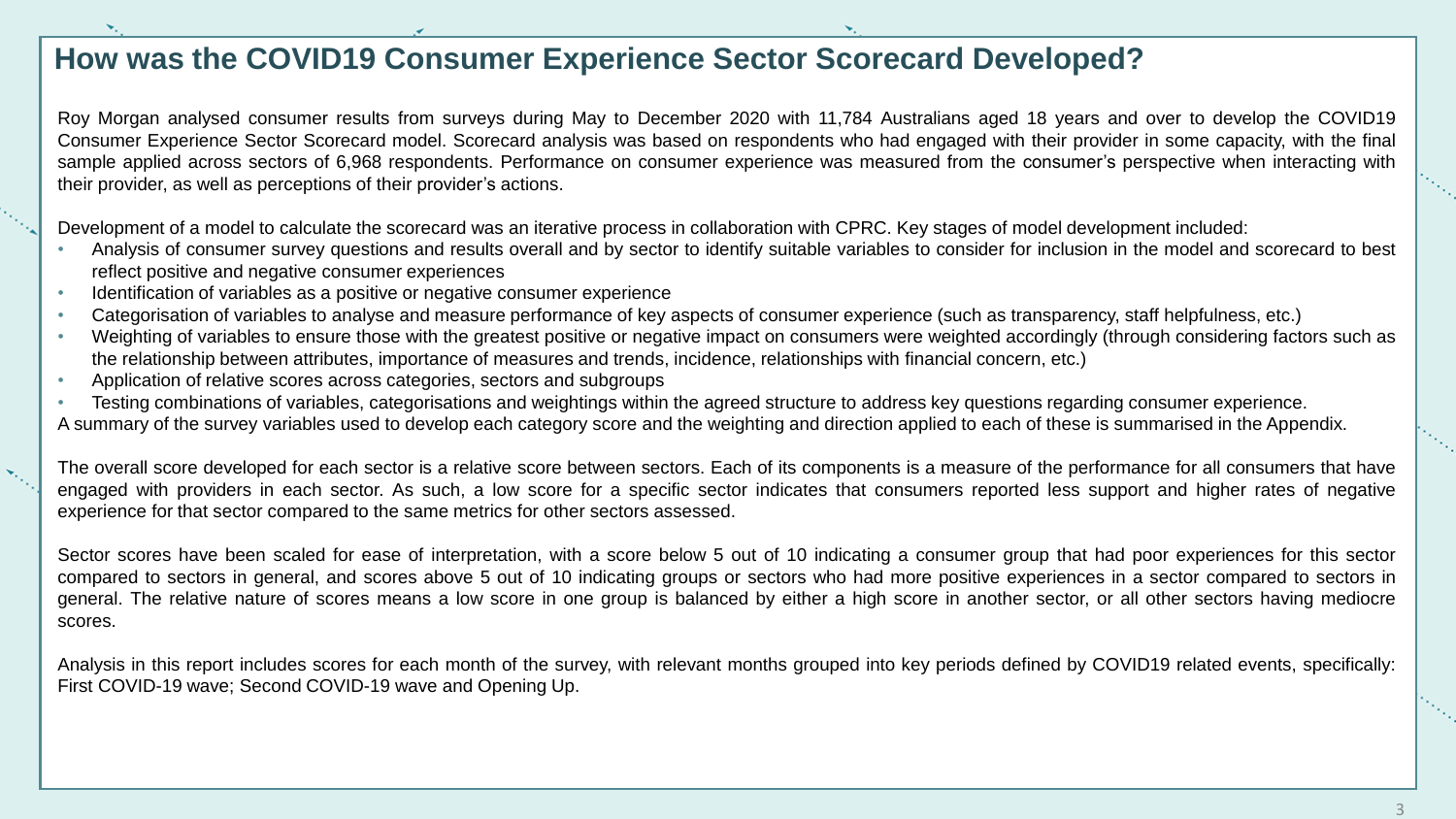### **How was the COVID Consumer Experience Sector Scorecard Developed? (cont)**

The overall score is calculated using the average of five categories detailed below. Each category is weighted, with weights determined using assessment of the likely impact of the underlying experiences. For example, staff being unhelpful is not as heavily weighted as a provider stopping service or engaging a debt collection service. The frequency of events is also factored into the weighting, with relatively rare events more likely to receive a higher weight.

#### Category Scores

- **Supportive Provider Actions**: This category captured actions by the provider where proactive support was offered or providers relieved financial pressure on consumers. Sectors that reach out to offer customers payment assistance or reduce the cost of service will receive a high score in this category. Some sectors are required by regulation to assist customers in this manner, and therefore most actions have been allocated an average weight. Reducing the cost of service has a high weight, as it correlated with a greater reduction in financial concern for those consumers.
- **Negative Provider Actions**: This category measured reports of negative provider actions that may have left consumers worse off. This type of action would include engaging debt collection services, cancelling services or increasing the service cost. It included a mix of highly weighted and average weighted actions, with debt collection and service being halted weighted highly.
	- **Transparency**: This category relates to the likelihood of a consumer reporting a lack of transparency from their provider. It included consumers who felt that information from their provider was misleading and reports of unfair terms and conditions in contracts. This category has a high weighting because the experiences were not reported as widely and could be indicative of non-customer centric actions on the part of the provider.
	- User Experience: This category measured the difficulty consumers had when trying to engage with their provider. A sector would receive a low score if consumers reported difficulty navigating a website, finding appropriate contact details to engage with their providers, or experiencing long wait times. These experiences have a medium weighting, reflecting the high incidence range and the potentially stronger impact of other provider actions.
- **Staff Assistance:** This category score considers reports of staff behaviour. Sectors where staff are reported as helpful will receive a high score, whereas sectors where consumers report staff are unhelpful will receive a low score. Those that report staff being helpful as well as unhelpful receive a neutral score. The individual experiences have an average weighting, however, due to relatively low incidence this category contributes the lowest weight towards the overall score.

The category scores are limited to answers from respondents that reported some engagement with their provider in the previous 4 weeks.

In addition to the overall score, each sector received a score relating to the action of consumers in **switching** providers and a score relating to the levels of **payment** difficulty reported within the sector. These facets were not included in the sector score as they relate to consumer actions rather than to provider actions. As it is important to understand these aspect within each sector, key findings related to these factors have also been summarised in this report.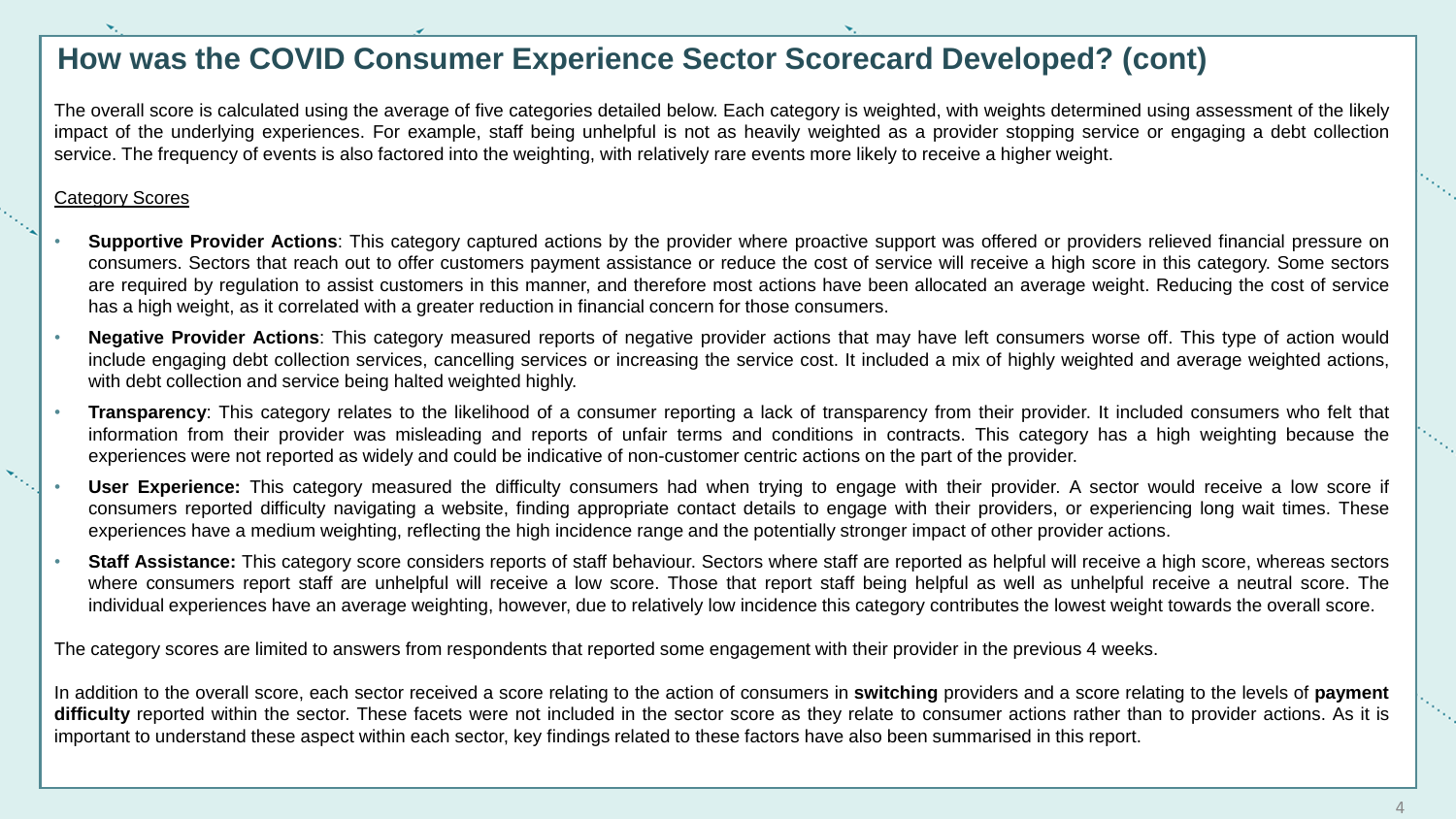# **What drives the COVID Consumer Experience Sector Scores? Category profile**

The COVID Consumer Impacts Survey conducted from May to December 2020 provided data on proportions of individual actions. The COVID Consumer Experience Sector Scorecard provides additional information using the same dataset by looking at combinations of actions by a subset of consumers (those who interacted with their providers in some way). The score is driven by two mechanisms:

- **Incidence** the number of consumers reporting components in each category
- **Severity** how impactful those components would be to the consumer's experience in the each sector / category.
- An outcome would be considered severe if multiple experiences are reported or if the component is highly weighted. The severity distinguishes between:
	- a consumer who simply reported having difficulty using the website, and
	- a consumer who had difficulty using the website, as well as determining how to contact the provider, and had to wait on the phone for assistance.

In most cases, both incidence and severity would impact a sector's score. The category profile diagram (beside) is an example of how scores may be distributed within a category or sector, while the incidence and severity diagrams below illustrate how those two mechanisms impact the category or sector scores.

#### **Incidence**



A sector would receive a more extreme score if more consumers reported relevant components (yellow, orange or red sections).

As the score is out of 10, outcomes are transformed so that high incidence in negative categories return a low score, while high incidence in positive categories return a high score.



Sector 1 Sector 2

#### **Severity**

A sector would receive a more extreme score if more consumers reported severe outcomes (orange and red sections).

As with incidence, outcomes have been transformed so that higher severity in negative categories would result in lower scores, while higher severity in positive categories would return a high score.

Sector 1 Sector 2

arge score, many experience

Medium score, reported several experiences in the category

Small score in the category, e.g. only one experience

Did not report experiences in subcategory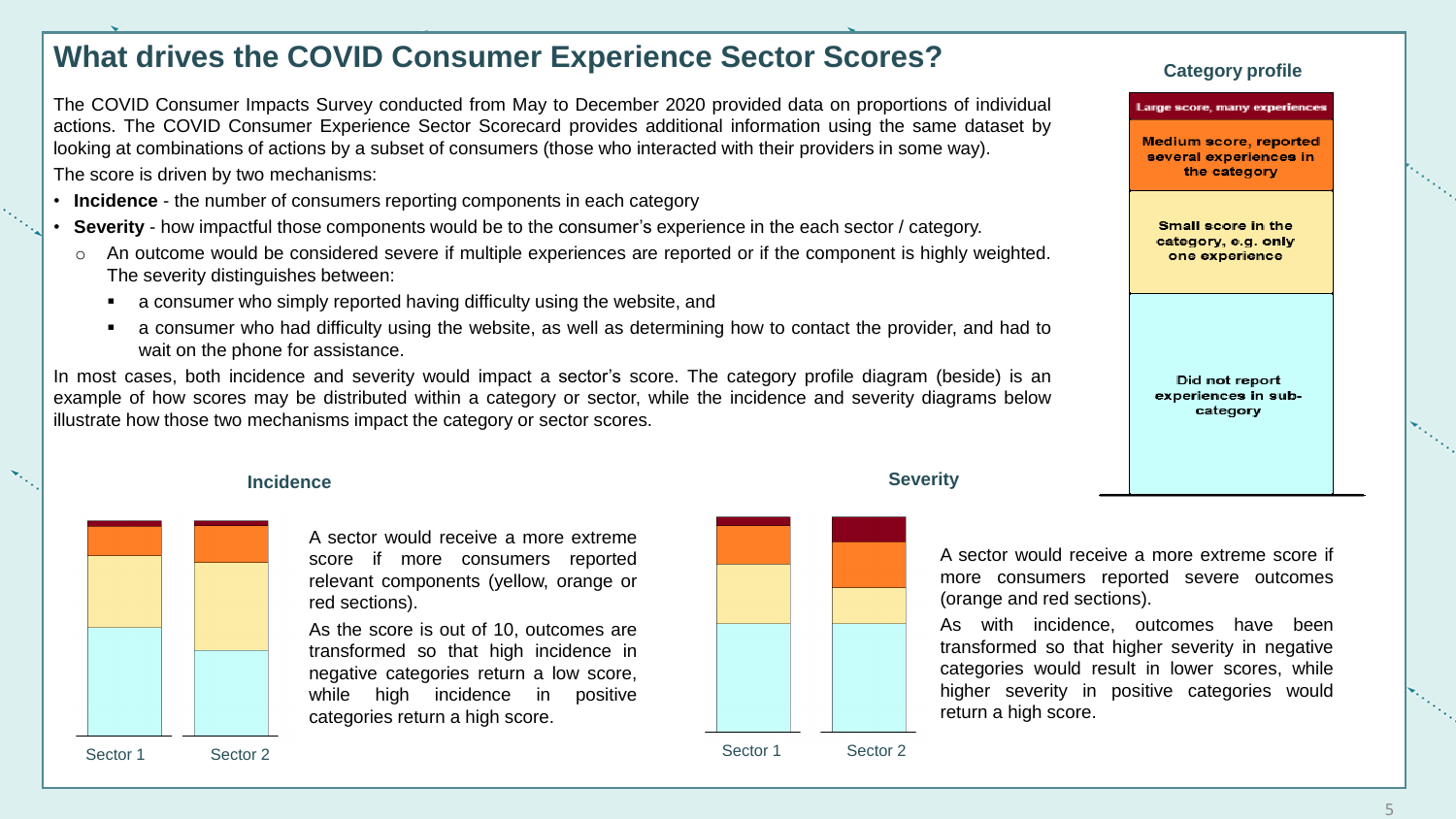### **Interpreting Scores**

Sector scores in the scorecard and report are relative to the average consumer experience across all sectors included. The overall score (out of 10) is the aggregate across the different category scores, and this is an approximation of a bell curve. Consequently, increasing a high score (or decreasing a low score) becomes increasingly difficult at the extremes, with most respondents in the model receiving an average score around 5 out of 10. A score of 1 out of 10 indicates approximately 80% of respondents received a better score, and a score of 9 out of 10 indicates that these respondents have a score in the top 20%.

Category scores are measured relative to the sector-wide average. Consumers within a sector with a score below 5 have reported more adverse (or fewer supportive) experiences than consumers on average. Sample size is critical when determining if a change or difference is within the sample error band (refer Table 1). A summary of sample sizes used for analysis is included in the Appendix. As with the overall score, a lower category score is indicative of poor performance and a higher score indicates good performance. The category scores do not follow a bell curve, however the response is non-linear with a very low score far less likely to occur than a mediocre score.

| <b>Table 1: Margin of Error</b> |           |  |  |  |  |  |  |
|---------------------------------|-----------|--|--|--|--|--|--|
| Sample size                     | Error     |  |  |  |  |  |  |
| $N = 50$                        | ±1.4      |  |  |  |  |  |  |
| $N = 100$                       | ±1.0      |  |  |  |  |  |  |
| $N = 500$                       | ±0.5      |  |  |  |  |  |  |
| $N = 1000$                      | $\pm 0.3$ |  |  |  |  |  |  |

The sample size affects the range of error expected for an average score

| <b>Table 2: User Experience</b> |                      |            | <b>Table 3: Energy Sector</b> |                                   |  |  |
|---------------------------------|----------------------|------------|-------------------------------|-----------------------------------|--|--|
|                                 | Young<br><b>Melb</b> | <b>AUS</b> |                               | Young<br><b>Melb</b><br>$(n=200)$ |  |  |
| Energy                          | 3.5                  | 5.4        | <b>Sector Score</b>           | 4.1                               |  |  |
| <b>Telcos</b>                   | 1.5                  | 2.8        | Supportive                    | 6.0                               |  |  |
| Rental                          | 4.8                  | 5.7        | Negative                      | 3.5                               |  |  |
| Mortgage                        | 4.9                  | 6.6        | Transparency                  | 3.2                               |  |  |
| Credit                          | 3.2                  | 4.7        | User experience               | 3.5                               |  |  |
| Insurance                       | 3.8                  | 6.2        | <b>Helpful Staff</b>          | 4.1                               |  |  |

As the scores are relative, they should be interpreted by contrasting either between sectors or between groups. Table 2 lists the scores for User Experience for Young Melbournians and Australians. On average, Young Melbournians reported poorer user experience across the different sectors compared to all Australians, resulting in lower scores across all sectors. The Telco sector has the lowest score for this segment, but it is also notable how much more difficulty this group reported with insurance providers compared to Australians overall.

Table 3 lists the category scores for Young Melbournians in the energy sector. While the sector scored poorly in terms of transparency and user experience, the sector received a more positive score for support (by providers). This indicates that while these respondents found it difficult to navigate contracts and to contact their provider, energy providers were more likely to engage with these young customers and offer support. Unfortunately, the support provided may not have been sufficient, as these consumers are also over-represented among those reporting negative actions.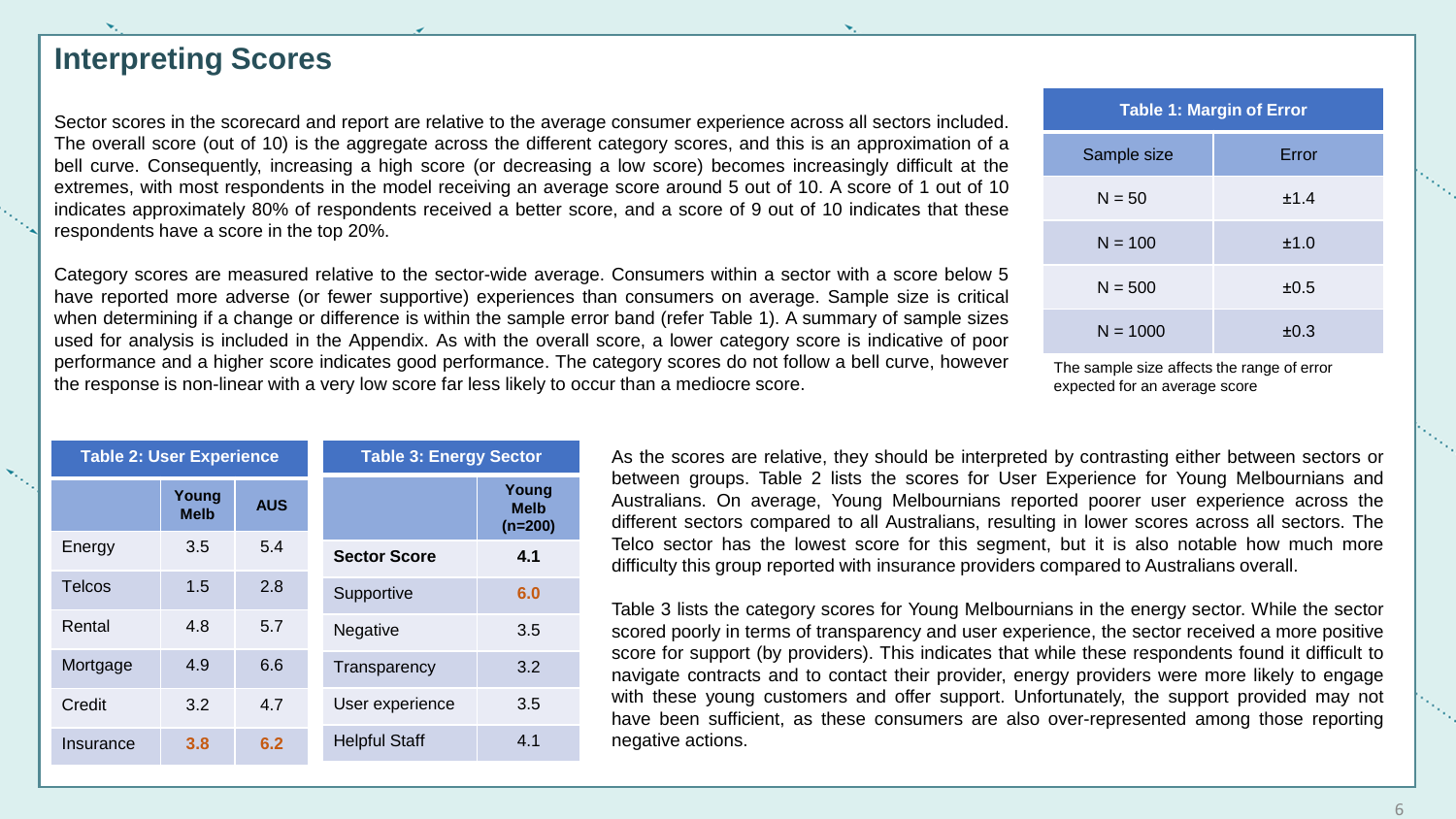## **Appendix - Summary table of score components**

 $\mathbf{v}_i$ 

| Score                                 | <b>Type</b> | <b>Components</b>                                                                                                                                                       | <b>Weight</b>                                                    | <b>Sign</b>                                                                   |
|---------------------------------------|-------------|-------------------------------------------------------------------------------------------------------------------------------------------------------------------------|------------------------------------------------------------------|-------------------------------------------------------------------------------|
| <b>Sector Score</b>                   | Overall     | • Supportive score<br>Negative score<br>$\bullet$<br><b>Transparency score</b><br>User experience score<br>• Staff score                                                | Sum of component weights                                         | N/A                                                                           |
| Supportive Provider<br>Practices      | Category    | Offered payment assistance<br>Waived fees or late charges<br>Offered assistance to access concessions<br>Reduced cost of service                                        | • Medium<br>Medium<br>$\bullet$<br>Medium<br>$\bullet$<br>· High | Positive<br>$\bullet$<br>Positive<br>Positive<br>Positive<br>$\bullet$        |
| <b>Negative Provider</b><br>Practices | Category    | • Increased cost of service<br>Unsolicited pressure-sales<br>Repayment ultimatums<br>Debt collection<br>• Halted service / eviction                                     | • Medium<br>• Medium<br>• Medium<br>• High<br>• High             | • Negative<br>• Negative<br>Negative<br>$\bullet$<br>• Negative<br>• Negative |
| Transparency                          | Category    | • Felt misled by supplier<br>• Unfair conditions in agreement                                                                                                           | • High<br>• High                                                 | • Negative<br>• Negative                                                      |
| <b>User Experience</b>                | Category    | • Could not understand how to contact provider<br>Could not navigate website or phone system<br>Wait times when contacting were too long<br>• Other negative experience | • Medium<br>Medium<br>$\bullet$<br>Medium<br>$\bullet$<br>• Low  | • Negative<br>• Negative<br>Negative<br>$\bullet$<br>• Negative               |
| <b>Helpful Staff</b>                  | Category    | • Provided helpful information<br>• Provider was unhelpful                                                                                                              | • Medium<br>• Medium                                             | • Positive<br>• Negative                                                      |
| Payment difficulty                    | Standalone  | • Applied for concessions with provider or government<br>• Missed a payment                                                                                             | • Medium<br>• High                                               | • Positive<br>• Negative                                                      |
| Switching                             | Standalone  | Switched or refinanced with the same provider<br>Switched or refinanced with a different provider<br>Moved home<br>• Cancelled a service                                | • Medium<br>• Medium<br>Medium<br>• Medium                       | • Positive<br>Positive<br>$\bullet$<br>Positive<br>• Positive                 |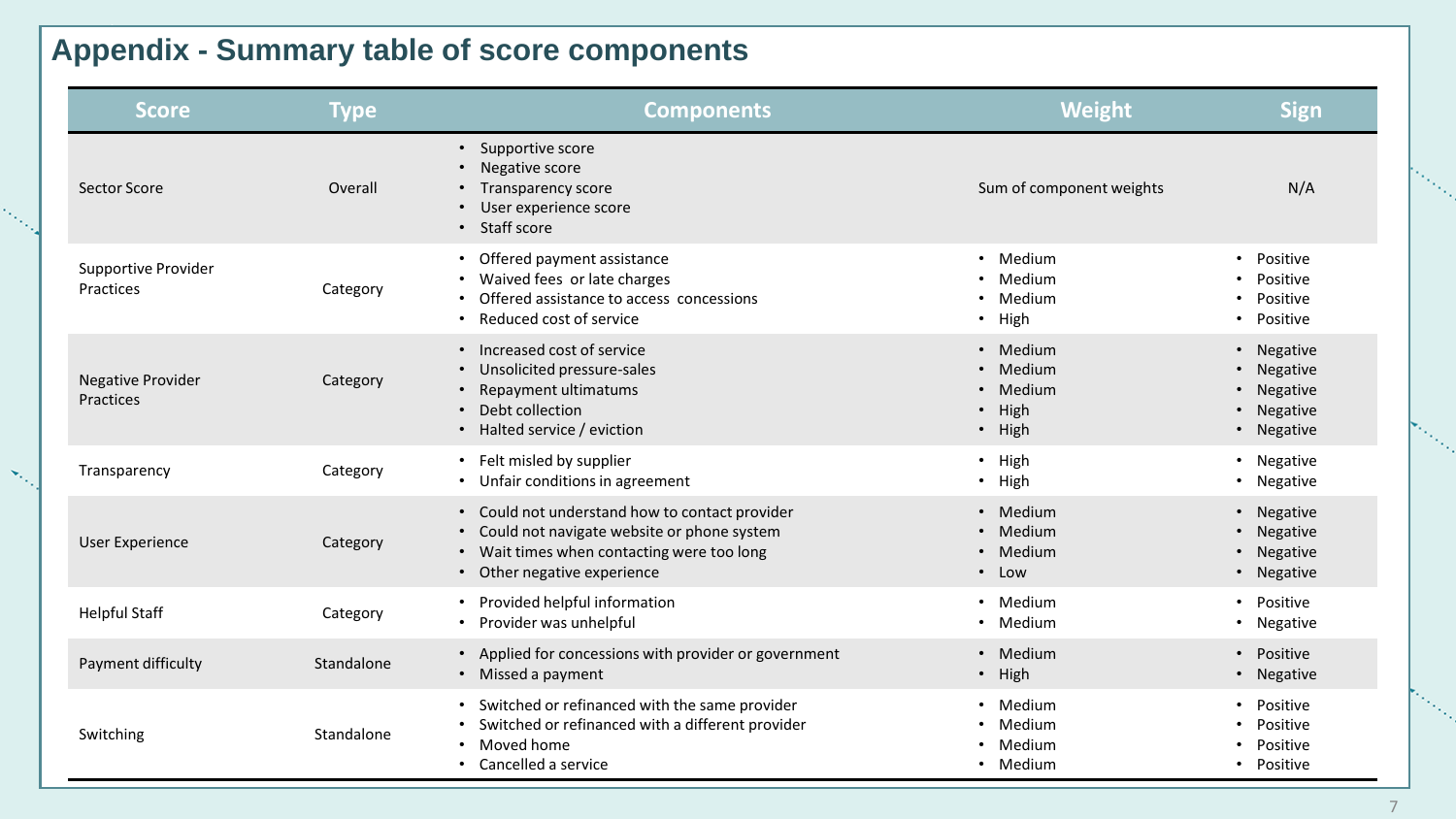## **Appendix - Methods to calculate category scores**



 $\mathcal{H}_{\mathcal{O}_{\mathcal{C}}}$ 

**Supportive and Negative Provider Practices, Transparency, User Experience and Switching\***



\*Switching and Payment Difficulty scores are not included as category scores for the Sector Scorecard.

March 1997.<br>March 1997.